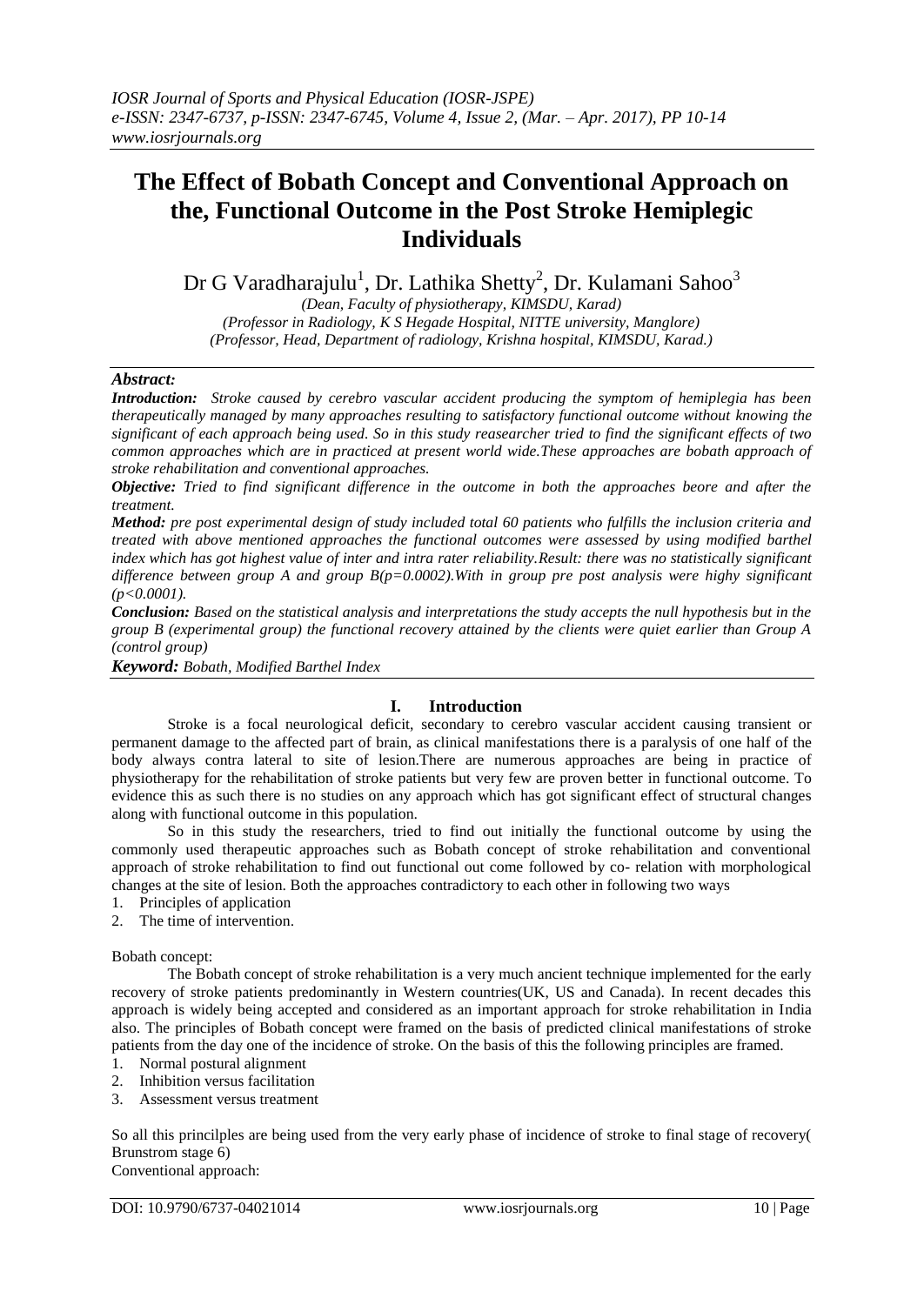The conventional approach of stroke rehabilitation mainly given as a symptomatic management of stroke survivors. It can be exiquited at any stage of recovery for any kind of clinical presentation.

In Indian scenario all the patients who have undergone treatment with above mentioned approaches were found highly benefited (based on the literature review) because in India stroke patients are generally referred to physiotherapist once the signs and symptoms of stroke were established. Those patients who are referred early were being treated using Bobath concept of stroke rehabilitation and those who are late there is no other way except going for conventional approach. But the patients are significantly improving on the functional outcome. But the functional recovery found at the affected limb are throwing light upon the young researchers in the stroke rehabilitation that the significant functional outcome after any therapeutic approach will not only effective at the body but also it will have significant effect at site of lesion (based on evidence of neuronal plasticity). This input has given idea to the researcher of this study to find the morphological changes at the site of lesion by using both the above approaches initially assessing the functional outcome using MBI subsequently finding the site of changes at the site of lesion using functional MRI.

#### **II. Literature survey**

Amir H Bakhtiary and Elham Fatemy<sup>3</sup> in there randomized controlled study-Does electrical stimulation reduces spasticity after stroke? To investigate the therapeutic effect of electrical stimulation on plantar flexor spasticity in stroke patients studied forty stroke patients (aged from 42 to 65 years) with ankle plantar flexor spasticity.Fifteen minutes of inhibitory Bobath techniques were applied to one experimental group and a combination of 9 minutes of electrical stimulation on the dorsiflexor muscles and inhibitory Bobath techniques was applied to another group for 20 sessions daily. Outcome measure were passive ankle joint dorsiflexion range of motion, dorsiflexion strength test, plantar flexor muscle tone by Modified Ashworth Scale and soleus muscle H-reflex.The mean change of passive ankle joint dorsiflexion in the combination therapy group was 11.4 (SD 4.79) degrees versus 6.1 (SD 3.09) degrees, which was significantly higher (P¼0.001). The mean change of plantar flexor muscle tonicity measured by the Modified Ashworth Scale in the combination therapy group was 1.6 (SD 0.5) versus 1.1 (SD 0.31) in the Bobath group (P¼0.001). Dorsiflexor muscle strength was also increased significantly  $(P/40.04)$  in the combination therapy group  $(0.7-0.37)$  compared with the Bobath group (0.4-0.23). However, no significant change in the amplitude of H-reflex was found between combination therapy (0.41-0.29) and Bobath (0.3-0.28) groups. This study concluded that therapy combining Bobath inhibitory technique and electrical stimulation may help to reduce spasticity effectively in stroke patients.

[Ansari NN](http://www.ncbi.nlm.nih.gov/pubmed?term=%22Ansari%20NN%22%5BAuthor%5D) Naghdi S<sup>5</sup> done a clinical study to evaluate the efficacy of the Bobath approach on the excitability of the spinal alpha motor neurons in patients with post stroke spasticity. Ten subjects ranging in age from 37 through 76 years (average 60 years) with ankle plantar flexor spasticity secondary to a stroke were recruited and completed the trial. They had physiotherapy according to Bobath concept for ten treatment sessions, three days per week. Two repeated measures, one before and another after treatment were taken to quantify clinical efficacy. The effect of this type of therapy on the excitability of alpha motor neurones (aMN) was assessed by measuring the latency of the Hoffmann reflex (H-reflex) and the Hmax/Mmax ratio. The original Ashworth scale and ankle range of motion were also measured. The mean HmaxlMmax ratio on the affected side at baseline was high in the study patients. However, there were no statistically significant differences in the Hmax/Mmax ratio or in the H-reflex latency between the baseline values and those recorded after therapy intervention. Before treatment, the Hmax/Mmax ratio was significantly higher in the affected side than in the unaffected side. However, it was similar at both sides after treatment. Following treatment, the significant reduction in spasticity was clinically detected as measured with the original Ashworth scale.

**[Wang RY,](http://www.ncbi.nlm.nih.gov/pubmed?term=%22Wang%20RY%22%5BAuthor%5D) [Chen HI,](http://www.ncbi.nlm.nih.gov/pubmed?term=%22Chen%20HI%22%5BAuthor%5D) [Chen CY,](http://www.ncbi.nlm.nih.gov/pubmed?term=%22Chen%20CY%22%5BAuthor%5D) [Yang YR,](http://www.ncbi.nlm.nih.gov/pubmed?term=%22Yang%20YR%22%5BAuthor%5D) 6** done a randomized controlled study on Efficacy of Bobath versus orthopaedic approach on impairment and function at different motor recovery stages after stroke, to investigate the effectiveness of Bobath on stroke patients at different motor stages by comparing their treatment with orthopaedic treatment.OnTwenty-one patients with stroke with spasticity and 23 patients with stroke at relative recovery stages, found that participants with spasticity showed greater improvement in tone control (change score: 1.20 +/- 1.03 versus 0.08 +/- 0.67, p = 0.006), MAS (change score: 7.64 +/- 4.03 versus 4.00 +/- 1.95, p = 0.011), and SIS (change score: 7.30 +/- 6.24 versus 1.25 +/- 5.33, p = 0.023) after 20 sessions of Bobath treatment than with orthopaedic treatment. Participants with relative recovery receiving Bobath treatment showed greater improvement in MAS (change score:  $6.14 +/- 5.55$  versus 2.77  $+/- 9.89$ , p = 0.007), BBS (change score: 19.18 +/- 15.94 versus 6.85 +/- 5.23, p = 0.015), and SIS scores (change score: 8.50 +/- 3.41 versus  $3.62 +/- 4.07$ ,  $p = 0.006$ ) than those with orthopaedic treatment. They concluded that Bobath or orthopaedic treatment paired with spontaneous recovery resulted in improvements in impairment and functional levels for patient with stroke. Patients benefit more from the Bobath treatment in MAS and SIS scores than from the orthopaedic treatment program regardless of their motor recovery stages.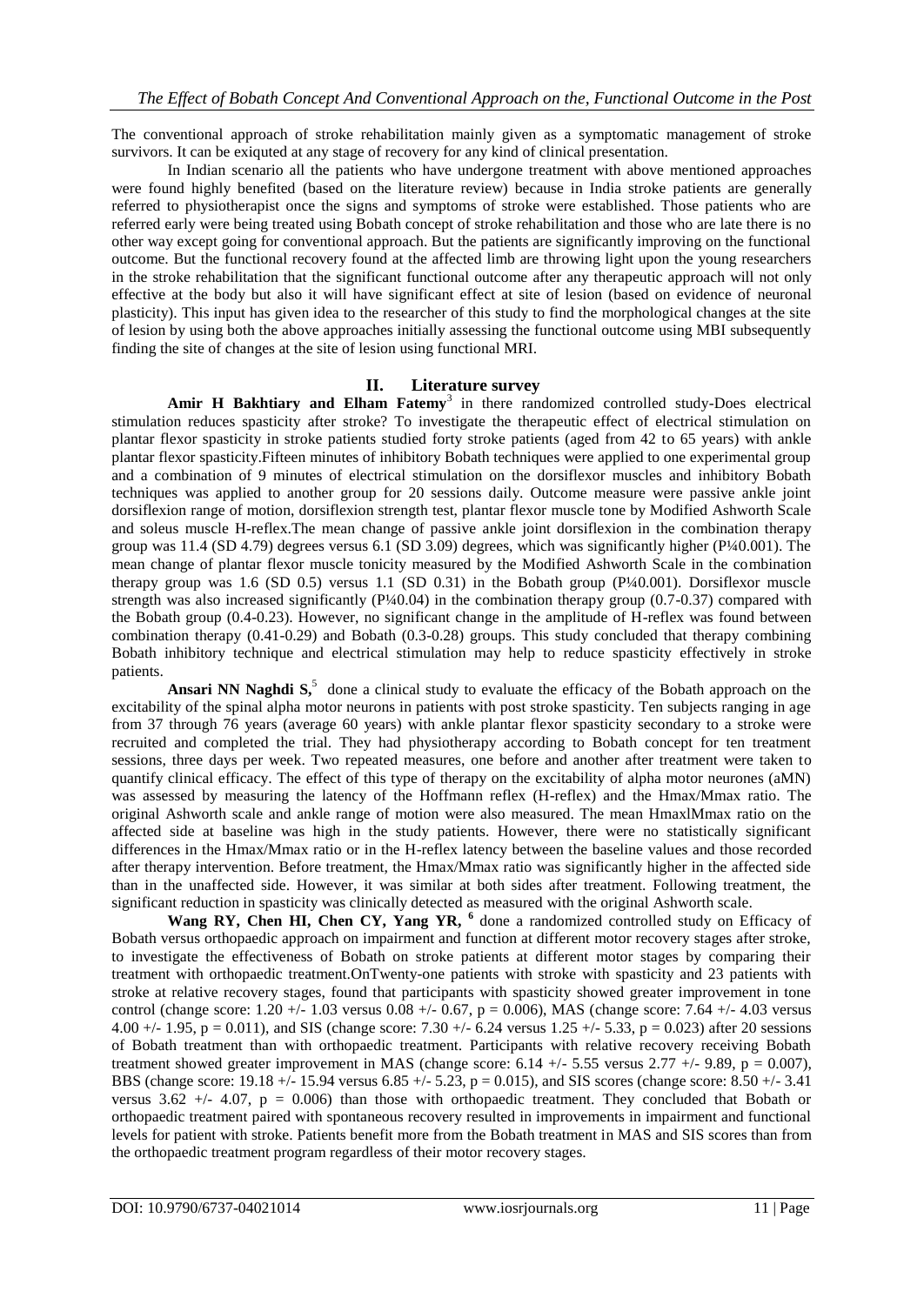## **III. Material and methods**

Hemiplegic's patients secondary to any type of stroke (mostly ischemic, embolic, hemorrhagic mostly MCA territory artery involment) in first stage of recovery with vital functions within normal limits aged between 40-60 years both male and female who were functionally fully dependent were divided in two groups by convenient sampling. The pre treatment functional outcome was measured by Modified Barthel Index a treatment session was given for 45 days and post treatment functional outcome was measured by Modified Barthel Index.

Group A- is a control group treated with conventional physiotherapy approach continuously for 6 days per week for the period 3 months

Group B- Experimental group Bobath approach of Neuro Rehabilitation, 6 days per week for 45days.

Before and after the treatment they were assessed using Modified Barthal Index (M.B.I.) for their functional activities.

The treatment protocols in both the groups were tailored based on the Brunstrom's stages of recovery as well as individual patient's requirement. The conventional therapy was given by the team of Neuro-Physiotherapist in the Department of Physiotherapy, Krishna Hospital karad. The Bobath Approach of stroke Rehabiliation was given solely by the researcher.

Pre-post evaluation of functional outcome was assessed blind foldedly

Due to time constrained and financial limitations only 10 % of the study population were randomly selected and referred for advanced radiological investigation procedure (f-MRI/ Multiplanner scanner) for finding out the morphological changes at the site of lesion before and after the intervention.

#### **3.1 Outcome measures**

Modified Barthel Index measures degree of assistance required on 10 item of mobility and self care. Levels of measurement are limited to complete independence or needing assistance. It has strong interrater reliability (0.95) and test re-test reliability (0.89)as well as high correlations (0.74 to 0.80)

## **IV. Statistical analysis**

## **4.1 Gender:**

|         | Male           | Female |
|---------|----------------|--------|
| Group A | ⊥J             | ⊥ ~    |
| Group B | $\overline{ }$ | . .    |

60 subjects with stoke between age group of 38 to 72 years were taken.Out of 60 subjects, 32 included were male and 28 included were female. Group A had 15 males and 15 females and Group B had 17 males and 13 females.

#### **4.2 Modified Barthel Index**

4.2.1 Comparison of pre and post MBI score within groups

| Group | Pre   |              | Post |           | $\sim$   |  |
|-------|-------|--------------|------|-----------|----------|--|
|       | Mean  | SD           | Mean | <b>SD</b> |          |  |
|       | 5.033 | 0.88         | 14.6 | 1.83      | < 0.0001 |  |
|       | J.I   | 17<br>4. L I | 14.8 | 2.14      | < 0.0001 |  |

In the present study pre-interventional mean MBI score was  $5.033\pm0.88$  in Group A and  $5.7\pm2.17$  in Group B, were as post-interventionally mean MBI score was 14.6±1.83 in Group a and 14.8±2.14 in Group B. Intra group analysis of MBI revealed statistically reduction in physical disability scores post interventionally for both the groups. This was done by using Wilcoxon matched pairs test Group A ( $p<0.0001$ ), Group B  $(p<0.0001)$ .

4.2.2 Comparison of pre-pre and post-post MBI scores in between groups.

| Group                | Pre        |           | Post   |           |  |
|----------------------|------------|-----------|--------|-----------|--|
|                      | Mean       | <b>SD</b> | Mean   | <b>SD</b> |  |
| $\Delta$             | 5.033      | 0.88      | 14.6   | 1.83      |  |
| B                    | - -<br>J.I | 2.15      | 14.8   | 2.14      |  |
| $\epsilon_{\rm max}$ | 0.7538     |           | 0.6039 |           |  |

In the present study pre-interventional mean MBI score was  $5.033\pm 0.88$  in Group A and  $5.7 \pm 2.15$  in Group B whereas post-interventionally mean MBI score was  $14.6 \pm 1.83$  in Group A and  $14.8 \pm 2.14$  in Group B respectively. Inter group analysis of MBII score was done by using Mann-Whitney test. Pre intervention analysis showed no significant difference between Group A and Group B ( $p=0.7538$ ). Post intervention analysis showed no significant difference between Group A and Group B (p=0.0002).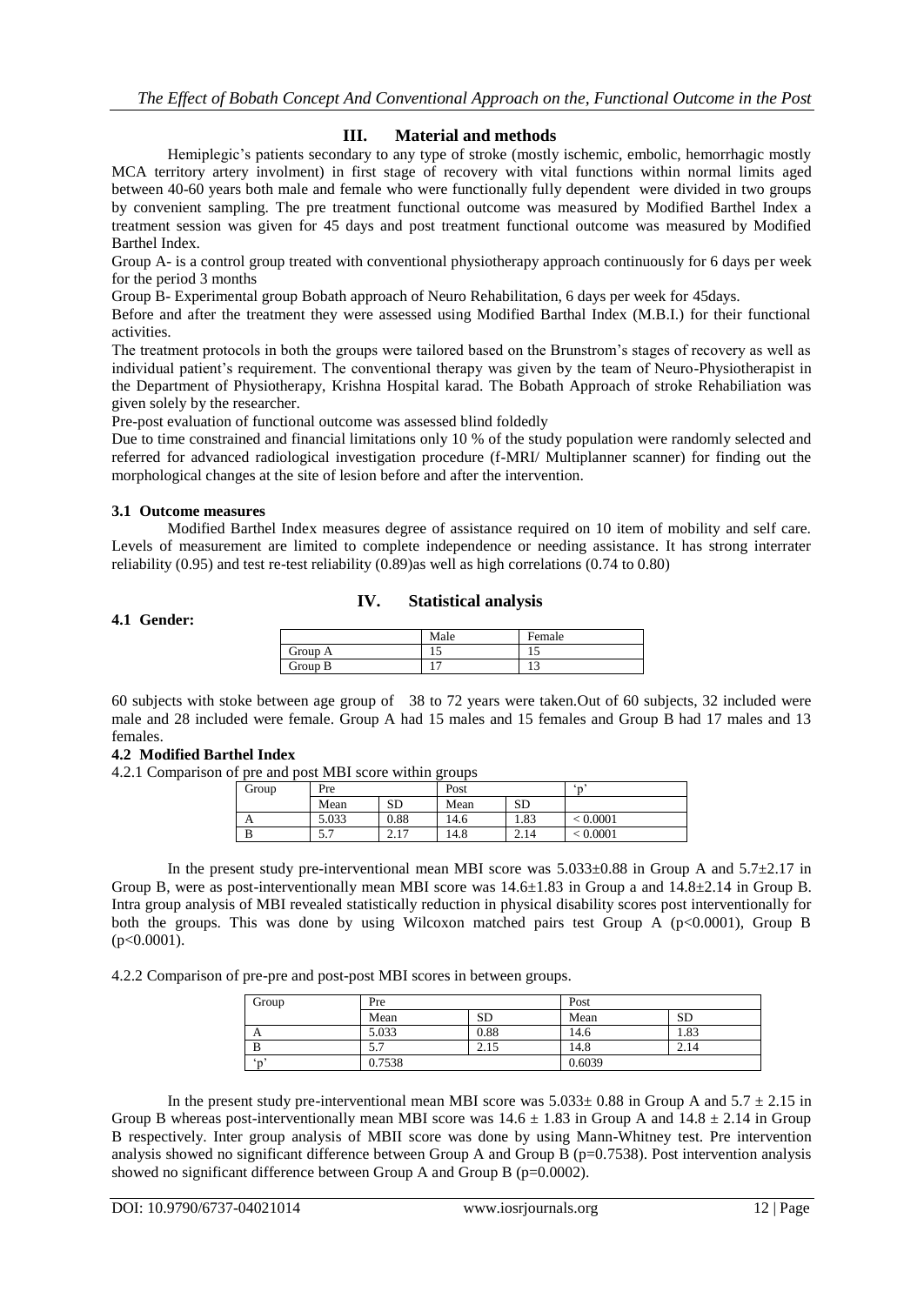

## **V. Discussion**

This study is being conducted with the aim of finding out the effect of two different methods of physiotherapy primarily at the functional aspect (ADL) followed by structural changes at the site of lesion.

So, for all the (60) patients have shown significant improvement in their activities of daily living .A good prognosis at the affected parts of the body always due to definite positive changes at the site of lesion (basic physiocare phenomena of motor control & motor learning of normal and affected part of the brain.)

Most of the stroke survivors in this study gained 60 to 70% of motor control and recovered all the motor skills. This supports the normal phenomena of motor control and motor learning.

To execute any kind of motor activity which are affected due to lesion at the higher centres will gain motor control of higher centres at the motor function followed by learning the skill at the various phases:

- 1. Cognitive phase.
- 2. Associative phase.
- 3. Autonomous phase.

Functional characteristics of affected parts of brain:

- 1. The affected part of brain will not be generating any kind of action potential in order to facilitate the motor recruitment of upper CNS and lower CNS.
- 2. The sub cortical structures will not be participating in the motor control and motor learning program of the brain.
- 3. The involuntary function of brain may be facilitated due to lack of initiating control of the cortex.
- 4. The DTR & primitive reflex will be exaggerated.

The subjects who were treated with both the approaches either directly or indirectly influenced on functional recovery of the patients by meeting the every demand of affected part of the brain. This could be possible only when the approaches are being given at the early and tailoring the further exercises as per the need of the clients based on their clinical presentations.

## **VI. Conclusion**

Based on the statistical analysis and interpretations the study accepts the null hypothesis but in the group B (experimental group) the functional recovery attained by the clients were quiet earlier than Group A (control group)

## **VII. Limitations**

Sample size is very small for the aim and objectives of the study because of which the results found may not be generalized. The time of referal from the respective physicians were not same for both the groups always the earlier is the better.

## **VIII. Suggestions**

Above mentioned limitations can be handled carefully by increasing the more number of homogeneous samples to generalize the result.

There could be good awareness should be created by the researcher prior to the study amongst neuro physicians for earlier referrals.